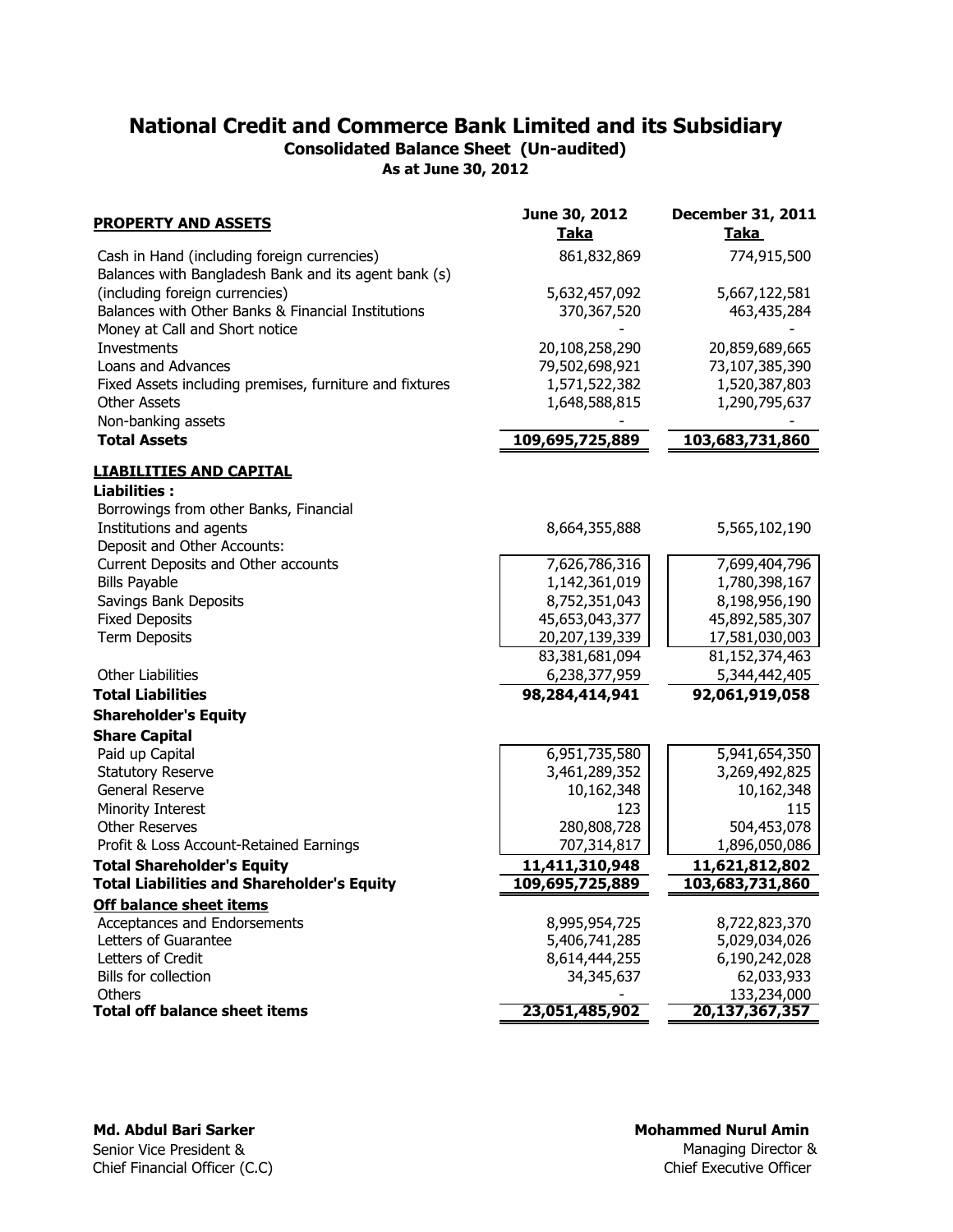Balance Sheet (Un-audited)

As at June 30, 2012

| <b>PROPERTY AND ASSETS</b>                                                                          | June 30, 2012<br><u>Taka</u> | <b>December 31, 2011</b><br>Taka |
|-----------------------------------------------------------------------------------------------------|------------------------------|----------------------------------|
| Cash in Hand (including foreign currencies)<br>Balances with Bangladesh Bank and its agent bank (s) | 861,828,898                  | 774,915,500                      |
| (including foreign currencies)                                                                      | 5,632,457,092                | 5,667,122,581                    |
| Balances with Other Banks & Financial Institutions<br>Money at Call and Short notice                | 368,393,749                  | 462,493,232                      |
| Investments                                                                                         | 20,088,856,905               | 20,840,288,280                   |
| Loans and Advances                                                                                  | 77,234,983,339               | 72,733,540,709                   |
| Fixed Assets including premises, furniture and fixtures                                             | 1,558,607,624                | 1,506,770,757                    |
| <b>Other Assets</b>                                                                                 | 3,627,679,948                | 1,525,568,280                    |
| Non-banking assets                                                                                  |                              |                                  |
| <b>Total Assets</b>                                                                                 | 109,372,807,555              | 103,510,699,339                  |
| <b>LIABILITIES AND CAPITAL</b>                                                                      |                              |                                  |
| <b>Liabilities:</b>                                                                                 |                              |                                  |
| Borrowings from other Banks, Financial                                                              |                              |                                  |
| Institutions and agents                                                                             | 8,664,355,888                | 5,565,102,190                    |
| Deposit and Other Accounts:                                                                         | 7,600,692,781                | 7,674,198,551                    |
| Current Deposits and Other accounts<br><b>Bills Payable</b>                                         | 1,142,361,019                | 1,780,398,167                    |
| Savings Bank Deposits                                                                               | 8,752,351,043                | 8,198,956,190                    |
| <b>Fixed Deposits</b>                                                                               | 45,653,043,377               | 45,892,585,307                   |
| <b>Term Deposits</b>                                                                                | 20,207,139,339               | 17,581,030,003                   |
|                                                                                                     | 83,355,587,559               | 81,127,168,218                   |
| <b>Other Liabilities</b>                                                                            | 6,130,046,473                | 5,234,633,372                    |
| <b>Total Liabilities</b>                                                                            | 98,149,989,920               | 91,926,903,780                   |
| <b>Shareholder's Equity</b>                                                                         |                              |                                  |
| <b>Share Capital</b>                                                                                |                              |                                  |
| Paid up Capital                                                                                     | 6,951,735,580                | 5,941,654,350                    |
| <b>Statutory Reserve</b>                                                                            | 3,461,289,352                | 3,269,492,825                    |
| General Reserve                                                                                     | 10,162,348                   | 10,162,348                       |
| <b>Other Reserves</b>                                                                               | 280,808,728                  | 504,453,078                      |
| Profit & Loss Account-Retained Earnings                                                             | 518,821,627                  | 1,858,032,958                    |
| <b>Total Shareholder's Equity</b>                                                                   | 11,222,817,635               | 11,583,795,559                   |
| <b>Total Liabilities and Shareholder's Equity</b>                                                   | 109,372,807,555              | 103.510.699.339                  |
| <b>Off balance sheet items</b>                                                                      |                              |                                  |
| Acceptances and Endorsements                                                                        | 8,995,954,725                | 5,404,953,559                    |
| Letters of Guarantee                                                                                | 5,406,741,285                | 4,998,144,544                    |
| Letters of Credit                                                                                   | 8,614,444,255                | 7,081,485,130                    |
| Bills for collection                                                                                | 34,345,637                   | 7,967,342                        |
| Others<br><b>Total off balance sheet items</b>                                                      | 23,051,485,902               | 17,492,550,575                   |
|                                                                                                     |                              |                                  |

## Md. Abdul Bari Sarker

Senior Vice President & Chief Financial Officer (C.C)

### Mohammed Nurul Amin

Chief Executive Officer Managing Director &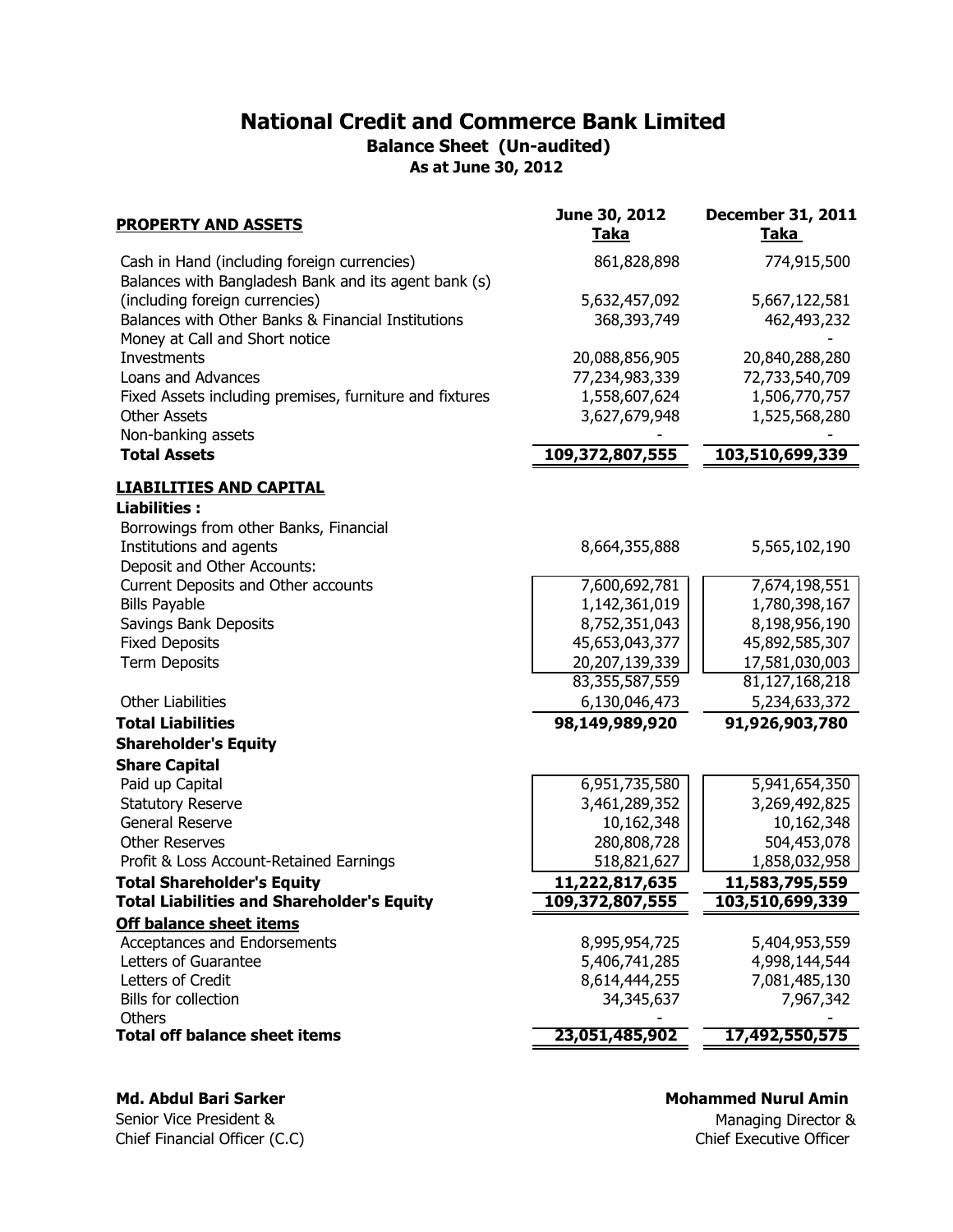Consolidated Cash Flow Statement (Un-audited)

For the half-year ended June 30, 2012

|                                                              | January 01 to June | January 01 to June |
|--------------------------------------------------------------|--------------------|--------------------|
| <b>Particulars</b>                                           | 30, 2012           | 30, 2011           |
|                                                              | <u>Taka</u>        | <b>Taka</b>        |
| A) Cash flows from operating activities                      |                    |                    |
| Interest received in cash                                    | 7,115,291,899      | 5,360,764,066      |
| Interest paid by cash                                        | (4,251,669,008)    | (2,875,564,327)    |
| Dividend received                                            | 6,416,265          | 4,963,494          |
| Fees and Commission received in cash                         | 327,085,170        | 422,207,318        |
| Recoveries of loans previously written off                   | 3,105,563          | 25,529,011         |
| Cash paid to employees                                       | (589, 879, 717)    | (419, 697, 112)    |
| Cash paid to suppliers                                       | (122, 856, 096)    | (109, 919, 954)    |
| Income tax paid                                              | (946, 825, 294)    | (706, 488, 276)    |
| Received from other operating activities                     | 305,455,692        | 405,291,219        |
| Paid for other operating activities                          | (284,883,696)      | (277, 556, 650)    |
| Operating profit before changes in operating                 | 1,561,240,778      | 1,829,528,789      |
| assets and liabilities                                       |                    |                    |
| Increase/(Decrease) in Operating assets and Liabilities      |                    |                    |
| Purchase-sale of trading securities                          | 762,885,655        | (7,636,801,708)    |
| Loans and Advances to other Banks                            |                    |                    |
| Loans and Advances to customers (other than Banks)           | (6, 395, 313, 531) | (3,853,958,705)    |
| Other assets                                                 | 688,528,518        | 854,735,471        |
| Deposit from other Banks/Borrowings                          | 3,192,708,073      | 1,237,670,672      |
| Deposits from customers (other than Banks)                   | 2,217,306,631      | 8,548,114,597      |
| Other liabilities account of customers                       | (1, 414, 634, 565) | (863,035,370)      |
| Other liabilities                                            | 228,599,183        | 21,464,572         |
| Net cash received from operating activities                  | 841,320,742        | 137,718,318        |
| <b>B) Cash flows from investing activities</b>               |                    |                    |
| Proceeds from sale of securities                             | 131,661,769        | 160,068,757        |
| Payment for purchase of securities                           | (217, 219, 593)    | (260, 014, 259)    |
| Purchase of property, plant & equipments                     | (119, 677, 015)    | (145,610,727)      |
| Sales proceeds of Fixed assets                               | 360,493            | 4,382,582          |
| Purchase-sale of subsidiary                                  |                    |                    |
| Net cash used in investing activities                        | (204, 874, 346)    | (241, 173, 647)    |
| C) Cash flows from financing activities                      |                    |                    |
| Received from issue of loan capital and debt securities      | (81, 454, 375)     | (54,885,423)       |
| Payment for Redemption of loan capital and debt securities.  |                    |                    |
| Cash Dividend paid                                           | (594,165,435)      |                    |
| Net cash received from financing activities                  | (675, 619, 810)    | (54, 885, 423)     |
| D) Net increase/(decrease) in cash $(A+B+C)$                 | (39, 173, 414)     | (158, 340, 752)    |
| Effects of exchange rate changes on cash                     |                    |                    |
| and cash-equivalents<br>E) Opening cash and cash-equivalents | 6,889,533,564      | 6,783,166,679      |
| F) Closing cash and cash-equivalents $(D+E)$                 | 6,850,360,150      | 6,624,825,927      |
|                                                              |                    |                    |

Md. Abdul Bari Sarker Senior Vice President &

Mohammed Nurul Amin

Chief Financial Officer (C.C) Chief Executive Officer Managing Director &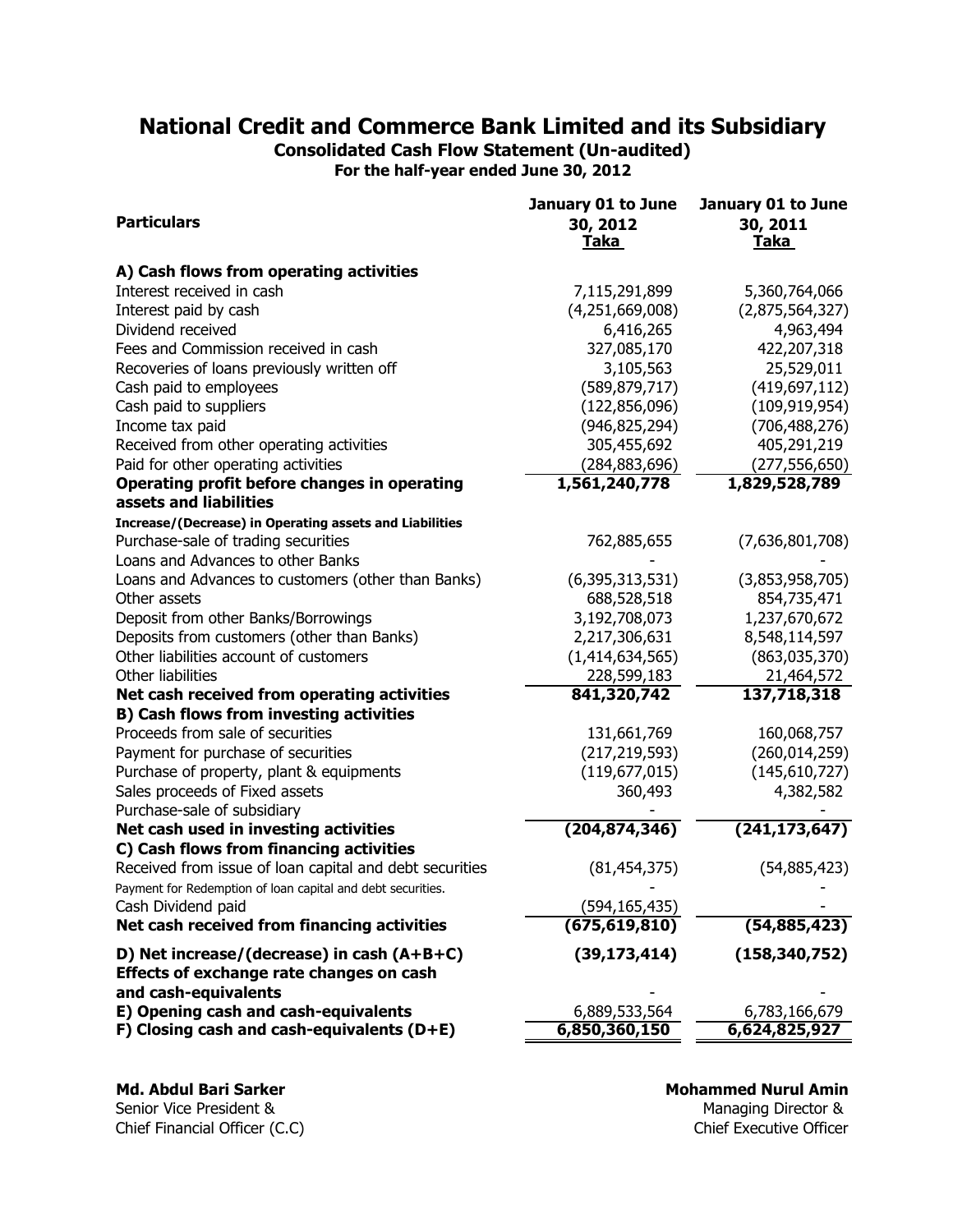Cash Flow Statement (Un-audited) For the half-year ended June 30, 2012

|                                                             | January 01 to June | January 01 to June |
|-------------------------------------------------------------|--------------------|--------------------|
| <b>Particulars</b>                                          | 30, 2012           | 30, 2011           |
|                                                             | Taka               | Taka               |
| A) Cash flows from operating activities                     |                    |                    |
| Interest received in cash                                   | 6,906,010,340      | 5,306,184,506      |
| Interest paid by cash                                       | (4,251,669,008)    | (2,875,564,327)    |
| Dividend received                                           | 6,416,265          | 4,963,494          |
| Fees and Commission received in cash                        | 258,671,967        | 351,200,600        |
| Recoveries of loans previously written off                  | 3,105,563          | 25,529,011         |
| Cash paid to employees                                      | (572, 723, 791)    | (411, 590, 318)    |
| Cash paid to suppliers                                      | (122, 856, 096)    | (109, 919, 954)    |
| Income tax paid                                             | (903, 095, 955)    | (697, 526, 608)    |
| Received from other operating activities                    | 305,007,094        | 403,258,431        |
| Paid for other operating activities                         | (265, 983, 698)    | (261, 643, 719)    |
| Operating profit before changes in operating                | 1,362,882,681      | 1,734,891,116      |
| assets and liabilities                                      |                    |                    |
| Increase/(Decrease) in Operating assets and Liabilities     |                    |                    |
| Purchase-sale of trading securities                         | 762,885,655        | (7,636,801,708)    |
| Loans and Advances to other Banks                           |                    |                    |
| Loans and Advances to customers (other than Banks)          | (4,501,442,630)    | (3,459,389,950)    |
| Other assets                                                | (1,099,519,309)    | 574,010,893        |
| Deposit from other Banks/Borrowings                         | 3,192,708,073      | 1,237,670,672      |
| Deposits from customers (other than Banks)                  | 2,216,419,341      | 8,503,386,967      |
| Other liabilities account of customers                      | (1,322,871,378)    | (860, 179, 133)    |
| Other liabilities                                           | 228,599,183        | 21,464,572         |
| Net cash received from operating activities                 | 839,661,616        | 115,053,429        |
| <b>B) Cash flows from investing activities</b>              |                    |                    |
| Proceeds from sale of securities                            | 131,661,769        | 179,470,142        |
| Payment for purchase of securities                          | (217, 219, 593)    | (260, 014, 259)    |
| Purchase of property, plant & equipments                    | (119,005,519)      | (145, 576, 254)    |
| Sales proceeds of Fixed assets                              | 312,433            | 4,382,582          |
| Purchase-sale of subsidiary                                 |                    |                    |
| Net cash used in investing activities                       | (204, 250, 910)    | (221, 737, 789)    |
| C) Cash flows from financing activities                     |                    |                    |
| Received from issue of loan capital and debt securities     | (81, 454, 375)     | (54,885,423)       |
| Payment for Redemption of loan capital and debt securities. |                    |                    |
| Cash Dividend paid                                          | (594, 165, 435)    |                    |
| Net cash received from financing activities                 | (675, 619, 810)    | (54, 885, 423)     |
| D) Net increase/(decrease) in cash (A+B+C)                  | (40, 209, 104)     | (161, 569, 783)    |
| Effects of exchange rate changes on cash                    |                    |                    |
| and cash-equivalents                                        |                    |                    |
| E) Opening cash and cash-equivalents                        | 6,888,591,512      | 6,783,166,679      |
| F) Closing cash and cash-equivalents $(D+E)$                | 6,848,382,408      | 6,621,596,896      |

Md. Abdul Bari Sarker Senior Vice President & Chief Financial Officer (C.C)

Managing Director &<br>Chief Executive Officer Mohammed Nurul Amin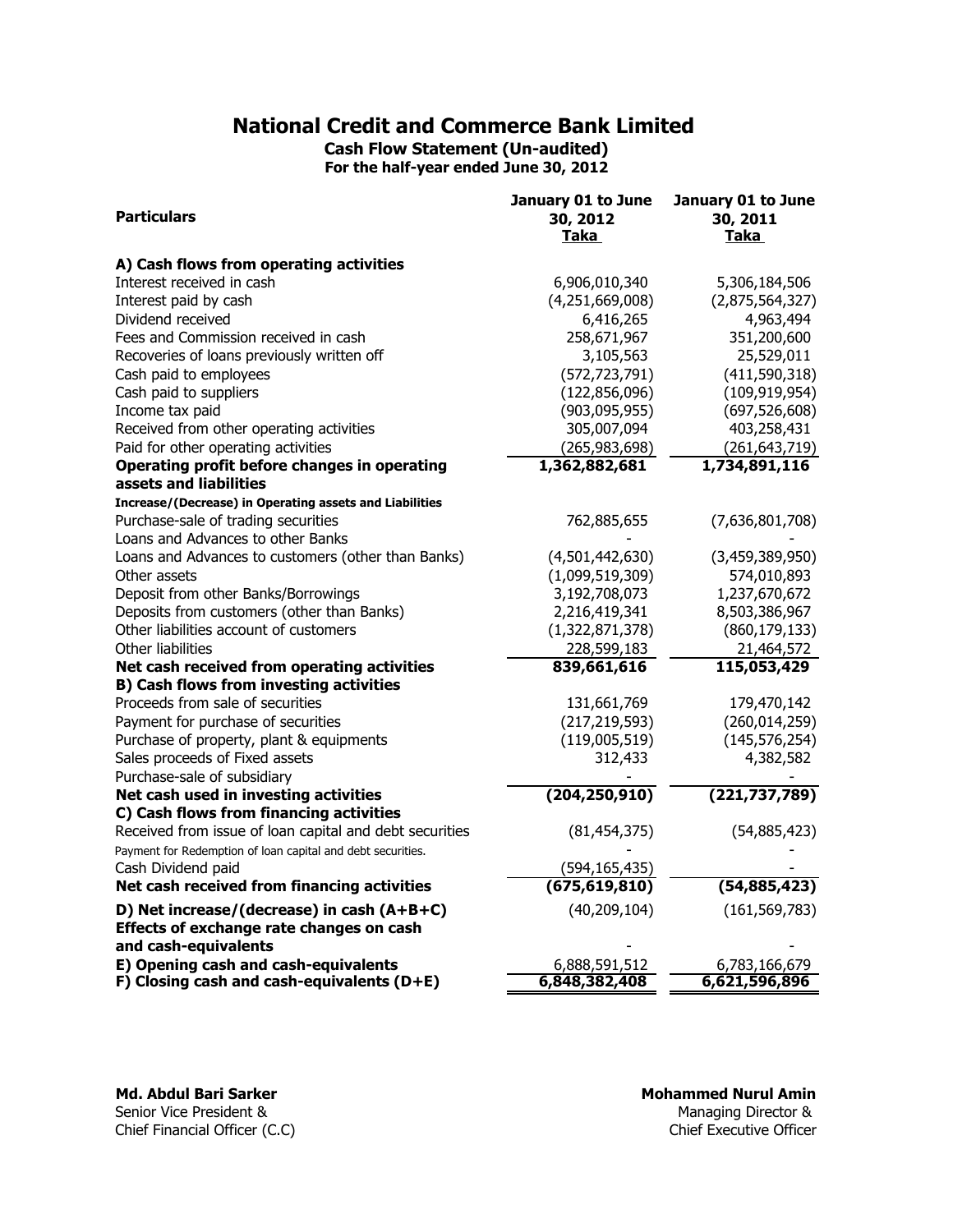Consolidated Statement of Changes in Equity

(Un-audited)

|                                                        | For the period from January 01 to June 30, 2011 |                          |                                                                                                      |                                    |                           |                                                               |                                   |
|--------------------------------------------------------|-------------------------------------------------|--------------------------|------------------------------------------------------------------------------------------------------|------------------------------------|---------------------------|---------------------------------------------------------------|-----------------------------------|
|                                                        |                                                 |                          | <b>Other Reserve</b>                                                                                 |                                    |                           | <b>Profit and Loss</b>                                        |                                   |
| <b>Particulars</b>                                     |                                                 | <b>Statutory</b>         | (Assets &                                                                                            | <b>Minority</b>                    | General                   | account-                                                      | <b>Total</b>                      |
|                                                        | Paid-up Capital                                 | <b>Reserve</b>           | <b>Govt.Securities</b>                                                                               | <b>Interest</b>                    | reserve                   | <b>Retained</b>                                               |                                   |
|                                                        |                                                 |                          | <b>Revaluation</b>                                                                                   |                                    |                           | <b>Earnings</b>                                               |                                   |
| Balance at 1st January 2011                            | 4,501,253,300                                   | 2,543,463,417            | Reserve)<br>476,723,217                                                                              |                                    | 7,162,348                 | 1,828,507,101                                                 | 9,357,109,383                     |
| Bonus Share transferred to Paid-up Capital             | 1,440,401,050                                   |                          |                                                                                                      |                                    |                           | (1,440,401,050)                                               |                                   |
| Net profit for the period ended June 30, 2011          |                                                 |                          |                                                                                                      |                                    |                           | 812,193,736                                                   | 812,193,736                       |
| Transfer to Statutory Reserve                          |                                                 | 275,993,179              |                                                                                                      |                                    |                           | (275, 993, 179)                                               |                                   |
| Minority Interest                                      |                                                 |                          |                                                                                                      | 133                                |                           |                                                               | 133                               |
| Revaluation of Govt. Securities (T. bills & T. bonds)  |                                                 |                          |                                                                                                      |                                    |                           |                                                               |                                   |
| made during the period                                 |                                                 |                          | 51,371,445                                                                                           |                                    |                           |                                                               | 51,371,445                        |
| Balance at June 30, 2011                               | 5,941,654,350                                   | 2,819,456,596            | 528,094,662                                                                                          | 133                                | 7,162,348                 | 924,306,608                                                   | 10,220,674,697                    |
|                                                        | For the period from January 01 to June 30, 2012 |                          |                                                                                                      |                                    |                           |                                                               |                                   |
| <b>Particulars</b>                                     | Paid-up Capital                                 | <b>Statutory Reserve</b> | <b>Other Reserve</b><br>(Assets &<br><b>Govt.Securities</b><br><b>Revaluation</b><br><b>Reserve)</b> | <b>Minority</b><br><b>Interest</b> | <b>General</b><br>reserve | <b>Profit and Loss</b><br>account-Retained<br><b>Earnings</b> | <b>Total</b>                      |
| <b>Balance at 1st January 2012</b>                     | 5,941,654,350                                   | 3,269,492,825            | 504,453,078                                                                                          | 115                                | 10,162,348                | 1,896,050,086                                                 | 11,621,812,802                    |
| Bonus Share transferred to Paid-up Capital             | 1,010,081,230                                   |                          |                                                                                                      |                                    |                           | (1,010,081,230)                                               |                                   |
| Cash Dividend Paid                                     |                                                 |                          |                                                                                                      |                                    |                           | (594, 165, 435)                                               | (594, 165, 435)                   |
| Net profit for the period ended June 30, 2012          |                                                 |                          |                                                                                                      |                                    |                           | 607,307,923                                                   | 607,307,923                       |
|                                                        |                                                 |                          |                                                                                                      |                                    |                           |                                                               |                                   |
| Transfer to Statutory Reserve                          |                                                 | 191,796,527              |                                                                                                      |                                    |                           | (191, 796, 527)                                               |                                   |
| Minority Interest                                      |                                                 |                          |                                                                                                      | 8                                  |                           |                                                               |                                   |
| Surplus/(deficit) on account of revaluation of Govt.   |                                                 |                          |                                                                                                      |                                    |                           |                                                               |                                   |
| Securities (Treasury Bills/Bonds) HTM & HFT            |                                                 |                          |                                                                                                      |                                    |                           |                                                               |                                   |
| adjusted during the period<br>Balance at June 30, 2012 | 6,951,735,580                                   | 3,461,289,352            | (223, 644, 350)<br>280,808,728                                                                       | 123                                | 10,162,348                |                                                               | (223, 644, 350)<br>11,411,310,948 |

Md. Abdul Bari Sarker Senior Vice President &Chief Financial Officer (C.C)

Chief Executive Officer Mohammed Nurul AminManaging Director &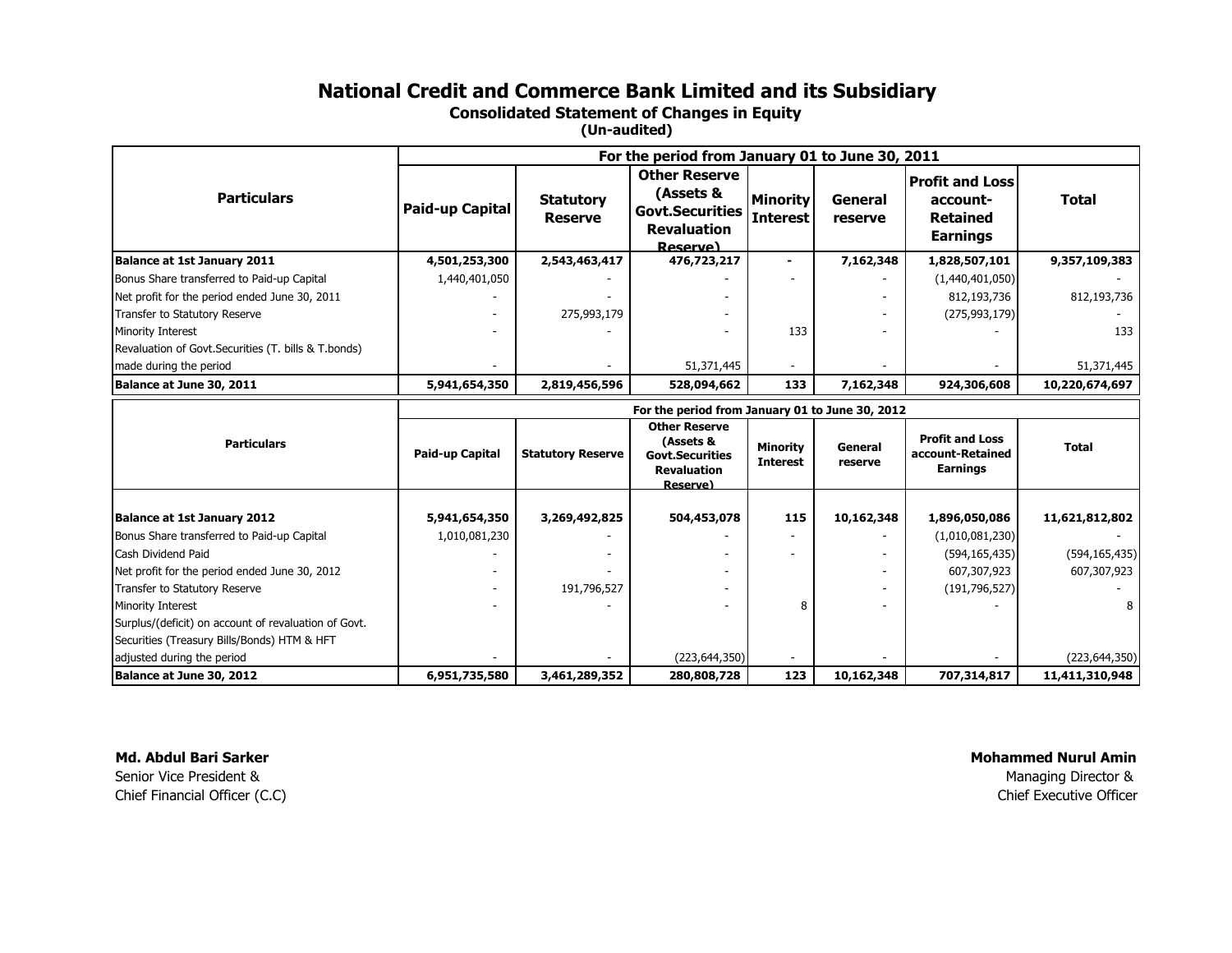## National Credit and Commerce Bank Limited Statement of Changes in Equity (Un-audited)

|                                                       | For the period from January 01 to June 30, 2011 |                                    |                    |                                                                                               |                                                                          |                |
|-------------------------------------------------------|-------------------------------------------------|------------------------------------|--------------------|-----------------------------------------------------------------------------------------------|--------------------------------------------------------------------------|----------------|
| <b>Particulars</b>                                    | Paid-up Capital                                 | <b>Statutory</b><br><b>Reserve</b> | General<br>reserve | <b>Other Reserve</b><br>(Assets &<br><b>Govt.Securities</b><br><b>Revaluation</b><br>Reserve) | <b>Profit and Loss</b><br>account-<br><b>Retained</b><br><b>Earnings</b> | <b>Total</b>   |
| <b>Balance at 1st January 2011</b>                    | 4,501,253,300                                   | 2,543,463,417                      | 7,162,348          | 476,723,217                                                                                   | 1,828,507,101                                                            | 9,357,109,383  |
| Bonus Share transferred to Paid-up Capital            | 1,440,401,050                                   |                                    |                    |                                                                                               | (1,440,401,050)                                                          |                |
| Net profit for the period ended June 30, 2011         |                                                 |                                    |                    |                                                                                               | 730,327,091                                                              | 730,327,091    |
| Transfer to Statutory Reserve                         |                                                 | 275,993,179                        |                    |                                                                                               | (275, 993, 179)                                                          |                |
| Revaluation of Govt. Securities (T. bills & T. bonds) |                                                 |                                    |                    |                                                                                               |                                                                          |                |
| made during the period                                |                                                 |                                    |                    | 51,371,445                                                                                    |                                                                          | 51,371,445     |
| Balance at June 30, 2011                              | 5,941,654,350                                   | 2,819,456,596                      | 7,162,348          | 528,094,662                                                                                   | 842,439,963                                                              | 10,138,807,919 |

|                                                      | For the period from January 01 to June 30, 2012 |                                                                                                                                                     |            |                 |                                                        |                 |
|------------------------------------------------------|-------------------------------------------------|-----------------------------------------------------------------------------------------------------------------------------------------------------|------------|-----------------|--------------------------------------------------------|-----------------|
| <b>Particulars</b>                                   | Paid-up Capital                                 | <b>Other Reserve</b><br>(Assets &<br><b>Statutory Reserve</b><br><b>General reserve</b><br><b>Govt.Securities</b><br><b>Revaluation</b><br>Reserve) |            |                 | <b>Profit and Loss</b><br>account-Retained<br>Earnings | <b>Total</b>    |
|                                                      |                                                 |                                                                                                                                                     |            |                 |                                                        |                 |
| <b>Balance at 1st January 2012</b>                   | 5,941,654,350                                   | 3,269,492,825                                                                                                                                       | 10,162,348 | 504,453,078     | 1,858,032,958                                          | 11,583,795,559  |
| Bonus Share transferred to Paid-up Capital           | 1,010,081,230                                   |                                                                                                                                                     |            |                 | (1,010,081,230)                                        |                 |
| Cash Dividend Paid                                   |                                                 |                                                                                                                                                     |            |                 | (594, 165, 435)                                        | (594, 165, 435) |
| Net profit for the period ended June 30, 2012        |                                                 |                                                                                                                                                     |            |                 | 456,831,861                                            | 456,831,861     |
| Transfer to Statutory Reserve                        |                                                 | 191,796,527                                                                                                                                         |            |                 | (191, 796, 527)                                        |                 |
| Surplus/(deficit) on account of revaluation of Govt. |                                                 |                                                                                                                                                     |            |                 |                                                        |                 |
| Securities (Treasury Bills/Bonds) HTM & HFT          |                                                 |                                                                                                                                                     |            |                 |                                                        |                 |
| adjusted during the period                           |                                                 |                                                                                                                                                     |            | (223, 644, 350) |                                                        | (223, 644, 350) |
| Balance at June 30, 2012                             | 6,951,735,580                                   | 3,461,289,352                                                                                                                                       | 10,162,348 | 280,808,728     | 518,821,627                                            | 11,222,817,635  |

Md. Abdul Bari Sarker Senior Vice President &Chief Financial Officer (C.C)

 Chief Executive Officer Mohammed Nurul AminManaging Director &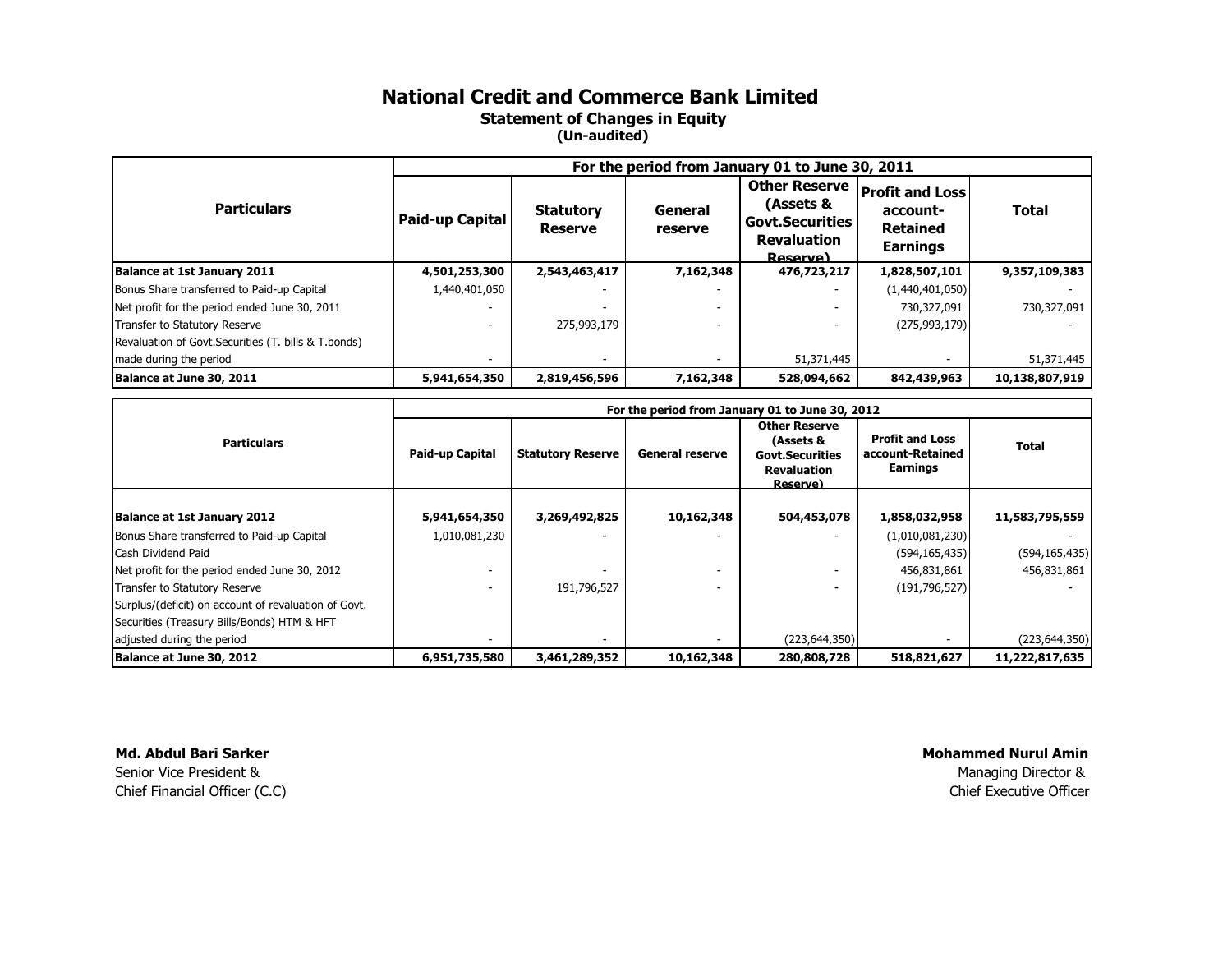Consolidated Profit and Loss Account (Un-audited)

For the half-year/quarter ended June 30, 2012

|                                                | Half-year ended |                | <b>Quarter ended</b> |                  |  |
|------------------------------------------------|-----------------|----------------|----------------------|------------------|--|
| <b>Income and Expenditure</b>                  | January 01 to   | January 01 to  | April 01 to June     | April 01 to June |  |
|                                                | June 30, 2012   | June 30, 2011  | 30, 2012             | 30, 2011         |  |
|                                                | Taka            | Taka           | Taka                 | Taka             |  |
| Interest income                                | 5,852,141,537   | 4,527,586,981  | 3,024,769,429        | 2,421,660,851    |  |
| Less: Interest paid on deposits and borrowings | 4,749,412,035   | 3,490,515,414  | 2,386,114,749        | 1,925,247,782    |  |
| <b>Net interest income</b>                     | 1,102,729,502   | 1,037,071,567  | 638,654,680          | 496,413,069      |  |
| Income from investments                        | 1,370,280,259   | 1,057,474,096  | 616,730,154          | 644,897,254      |  |
| Commission, exchange and brokerage             | 489,819,218     | 680,903,557    | 277,577,745          | 300,017,445      |  |
| Other operating income                         | 147,901,670     | 196,986,284    | 103,753,155          | 145,642,369      |  |
| <b>Total operating income</b>                  | 3,110,730,649   | 2,972,435,504  | 1,636,715,734        | 1,586,970,137    |  |
| Salary and allowances                          | 586,339,717     | 415,398,612    | 337,959,439          | 240,167,750      |  |
| Rent, taxes, insurance, electricity etc.       | 96,478,278      | 76,280,797     | 50,789,196           | 37,989,944       |  |
| Legal expenses                                 | 4,231,818       | 1,951,019      | 2,434,952            | 732,959          |  |
| Postage, stamp, telecommunication etc.         | 13,605,969      | 13,329,954     | 6,661,383            | 7,067,416        |  |
| Stationery, printing, advertisement etc.       | 38,186,290      | 46,133,496     | 19,159,595           | 25,342,121       |  |
| Managing Director's salary and allowances      | 3,540,000       | 4,298,500      | 1,770,000            | 2,770,000        |  |
| Director's fees<br>Audit fees                  | 1,285,000       | 1,035,000      | 730,000              | 535,000          |  |
| Depreciation and Repairs of Bank's assets      | 152,601,115     | 118,170,955    | 85,813,787           | 65,414,788       |  |
| Other expenses                                 | 171,163,481     | 177,079,795    | 97,303,708           | 62,973,006       |  |
| <b>Total operating expense</b>                 | 1,067,431,668   | 853,678,128    | 602,622,060          | 442,992,984      |  |
| <b>Profit before provisions</b>                | 2,043,298,981   | 2,118,757,376  | 1,034,093,674        | 1,143,977,153    |  |
| Provision for loans and advances               | 731,283,232     | 524,021,418    | 387,845,940          | (10,679,369)     |  |
| Provision for Off-balance sheet exposures      | 29,171,000      | 20,376,109     | 20,412,000           | (8,320,547)      |  |
| Provision for Investment Fluctuation in Shares | 82,090,918      | 83,480,216     | 44,785,106           | 16,200,594       |  |
| Provision for Other Assets                     | 1,009,485       | 8,192,416      | 66,001               | 491,602          |  |
| <b>Total provisions</b>                        | 843,554,635     | 636,070,159    | 453,109,047          | (2,307,720)      |  |
| Profit before tax                              | 1,199,744,346   | 1,482,687,217  | 580,984,627          | 1,146,284,873    |  |
| Provision for tax                              | 592,436,415     | 670,493,448    | 255,479,875          | 490,706,377      |  |
| Current period                                 | 618,064,929     | 725,026,352    | 279,196,979          | 371,156,485      |  |
| Deferred Tax                                   | (25, 628, 514)  | (54, 532, 904) | (23, 717, 104)       | 119,549,892      |  |
| Profit after tax                               | 607,307,931     | 812,193,769    | 325,504,752          | 655,578,496      |  |
| <b>Attributable to:</b>                        |                 |                |                      |                  |  |
| Shareholders of the Bank                       | 607,307,923     | 812,193,736    | 325,504,748          | 655,578,472      |  |
| Minority Interest                              | 8               | 33             | 4                    | 24               |  |
| Add: Profit brought forward from last period   | 291,803,421     | 388,106,051    | 291,803,421          | 388,106,051      |  |
| <b>Total profit available for distribution</b> | 899,111,344     | 1,200,299,787  | 617,308,169          | 1,043,684,523    |  |
| <b>Appropriation</b>                           |                 |                |                      |                  |  |
| <b>Statutory Reserve</b>                       | 191,796,527     | 275,993,179    | 91,004,911           | 214,343,145      |  |
|                                                | 191,796,527     | 275,993,179    | 91,004,911           | 214,343,145      |  |
| <b>Surplus in Profit &amp; Loss Account</b>    | 707,314,817     | 924,306,608    | 526,303,258          | 829,341,378      |  |
| Earning per share (EPS)                        | 0.87            | 1.37           | 0.47                 | 1.10             |  |
| Restated Earning per Share                     | $\blacksquare$  | 1.17           | $\blacksquare$       | 0.94             |  |

Md. Abdul Bari Sarker

Senior Vice President & Chief Financial Officer (C.C) Mohammed Nurul Amin

Managing Director & Chief Executive Officer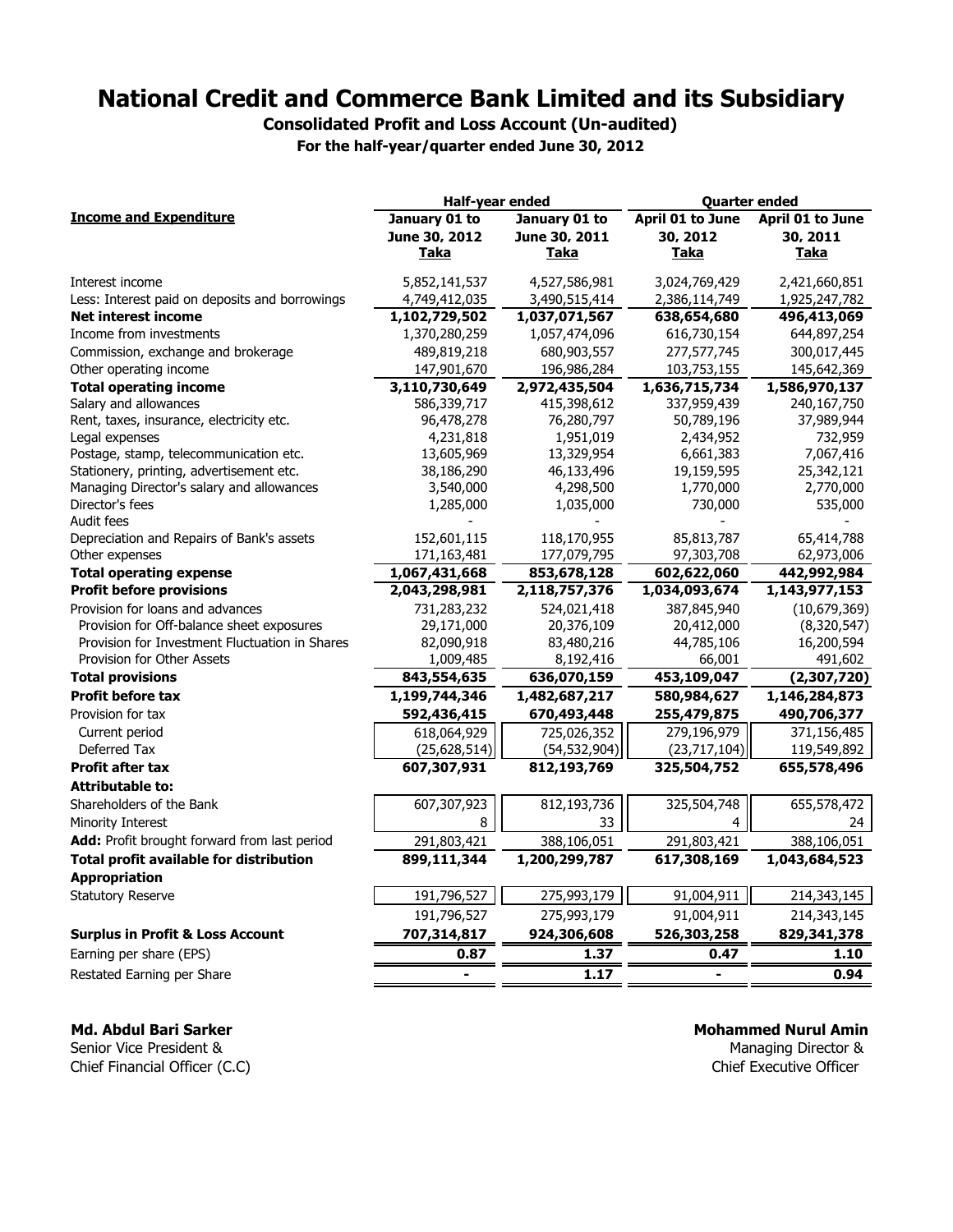Profit and Loss Account (Un-audited)

For the half-year/quarter ended June 30, 2012

|                                                | Half-year ended |                | <b>Quarter ended</b> |                  |  |
|------------------------------------------------|-----------------|----------------|----------------------|------------------|--|
| <b>Income and Expenditure</b>                  | January 01 to   | January 01 to  | April 01 to June     | April 01 to June |  |
|                                                | June 30, 2012   | June 30, 2011  | 30, 2012             | 30, 2011         |  |
|                                                | <b>Taka</b>     | <b>Taka</b>    | <b>Taka</b>          | <b>Taka</b>      |  |
| Interest income                                | 5,642,859,978   | 4,473,007,421  | 2,915,384,210        | 2,378,545,712    |  |
| Less: Interest paid on deposits and borrowings | 4,749,412,035   | 3,490,515,414  | 2,386,114,749        | 1,925,247,782    |  |
| <b>Net interest income</b>                     | 893,447,943     | 982,492,007    | 529,269,461          | 453,297,930      |  |
| Income from investments                        | 1,370,280,259   | 1,108,096,766  | 616,730,154          | 644,897,254      |  |
| Commission, exchange and brokerage             | 421,406,015     | 610,017,839    | 238,858,328          | 252,514,180      |  |
| Other operating income                         | 147,453,072     | 144,209,826    | 103,614,004          | 143,664,481      |  |
| <b>Total operating income</b>                  | 2,832,587,289   | 2,844,816,438  | 1,488,471,947        | 1,494,373,845    |  |
| Salary and allowances                          | 569,183,791     | 407,291,818    | 327,182,489          | 233,771,122      |  |
| Rent, taxes, insurance, electricity etc.       | 90,641,929      | 73,959,288     | 47,443,224           | 36,268,515       |  |
| Legal expenses                                 | 4,231,818       | 1,951,019      | 2,434,952            | 732,959          |  |
| Postage, stamp, telecommunication etc.         | 13,373,726      | 13,116,538     | 6,530,995            | 6,854,000        |  |
| Stationery, printing, advertisement etc.       | 37,650,649      | 45,777,536     | 18,992,606           | 24,986,161       |  |
| Managing Director's salary and allowances      | 3,540,000       | 4,298,500      | 1,770,000            | 2,770,000        |  |
| Director's fees                                | 1,285,000       | 1,035,000      | 730,000              | 535,000          |  |
| Audit fees                                     |                 |                |                      |                  |  |
| Depreciation and Repairs of Bank's assets      | 146,102,901     | 113,580,484    | 82,153,034           | 61,593,162       |  |
| Other expenses                                 | 164,040,205     | 167,770,200    | 93,101,043           | 57,454,919       |  |
| <b>Total operating expense</b>                 | 1,030,050,019   | 828,780,383    | 580,338,343          | 424,965,838      |  |
| <b>Profit before provisions</b>                | 1,802,537,270   | 2,016,036,055  | 908,133,604          | 1,069,408,007    |  |
| Provision for loans and advances               | 731,283,232     | 524,021,418    | 387,845,940          | (10,679,369)     |  |
| Provision for Off-balance sheet exposures      | 29,171,000      | 20,376,109     | 20,412,000           | (8,320,547)      |  |
| Provision for Investment Fluctuation in Shares | 82,090,918      | 83,480,216     | 44,785,106           | 16,200,594       |  |
| Provision for Other Assets                     | 1,009,485       | 8,192,416      | 66,001               | 491,602          |  |
| <b>Total provisions</b>                        | 843,554,635     | 636,070,159    | 453,109,047          | (2,307,720)      |  |
| <b>Profit before tax</b>                       | 958,982,635     | 1,379,965,896  | 455,024,557          | 1,071,715,727    |  |
| Provision for tax                              | 502,150,774     | 649,638,805    | 208,244,849          | 474,575,599      |  |
| Current period                                 | 527,779,288     | 704,171,709    | 231,961,953          | 355,025,707      |  |
| Deferred Tax                                   | (25, 628, 514)  | (54, 532, 904) | (23,717,104)         | 119,549,892      |  |
| <b>Profit after tax</b>                        | 456,831,861     | 730,327,091    | 246,779,708          | 597,140,128      |  |
| Add: Profit brought forward from last period   | 253,786,293     | 388,106,051    | 253,786,293          | 388,106,051      |  |
| <b>Total profit available for distribution</b> | 710,618,154     | 1,118,433,142  | 500,566,001          | 985,246,179      |  |
| <b>Appropriation</b>                           |                 |                |                      |                  |  |
| <b>Statutory Reserve</b>                       | 191,796,527     | 275,993,179    | 91,004,911           | 214,343,145      |  |
|                                                | 191,796,527     | 275,993,179    | 91,004,911           | 214,343,145      |  |
| <b>Surplus in Profit &amp; Loss Account</b>    | 518,821,627     | 842,439,963    | 409,561,090          | 770,903,034      |  |
| Earning per share (EPS)                        | 0.66            | 1.23           | 0.35                 | 1.01             |  |
| Restated Earning per Share                     |                 | 1.05           |                      | 0.86             |  |

# Md. Abdul Bari Sarker

Senior Vice President & Chief Financial Officer (C.C)

### Mohammed Nurul Amin

Managing Director & Chief Executive Officer